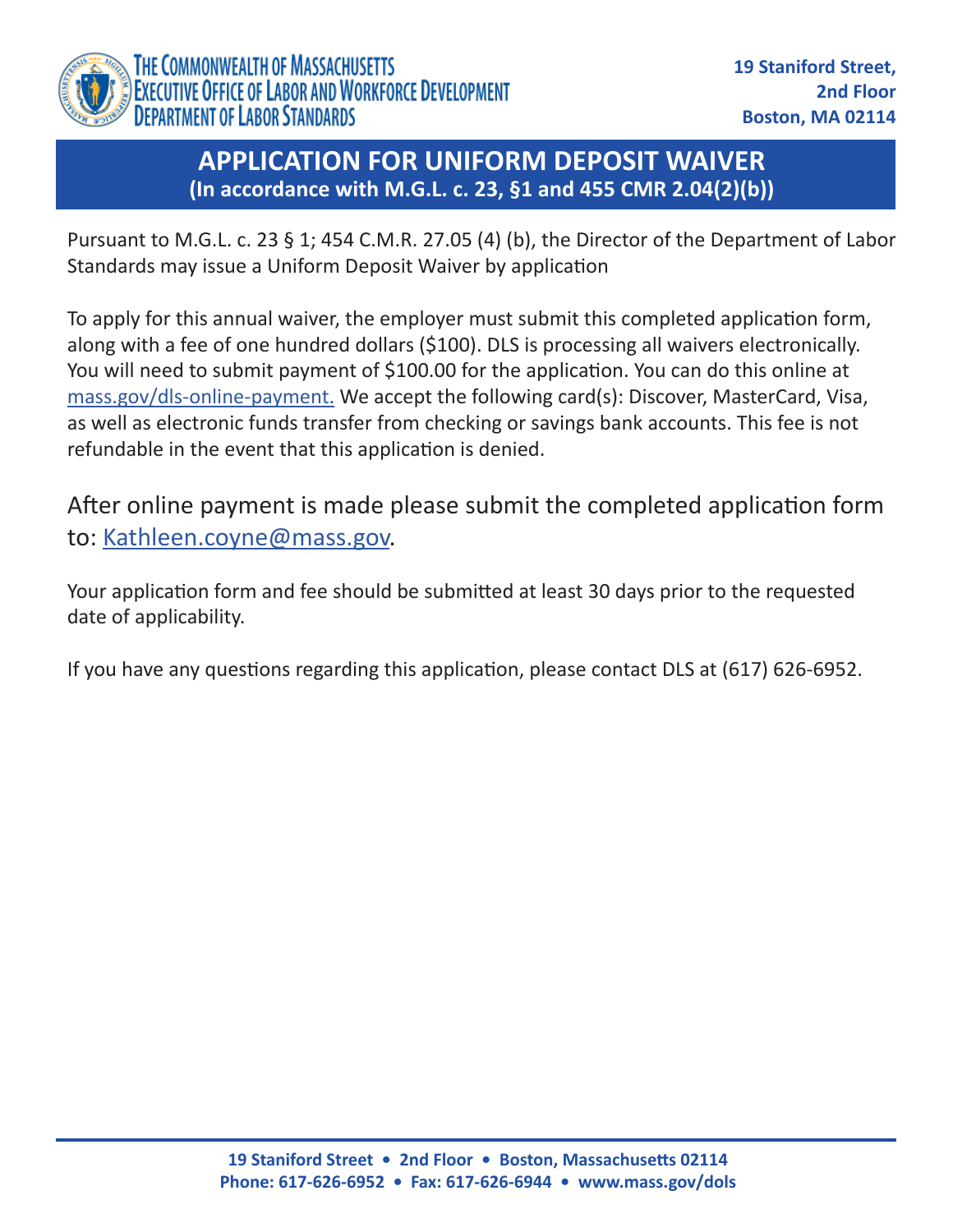

## **APPLICATION FOR UNIFORM DEPOSIT WAIVER (In accordance with M.G.L. c. 23, §1 and 455 CMR 2.04(2)(b))**

Please complete this application by printing or typing the information requested. Attach additional sheets, if necessary. All fields must be completed.

### 1. APPLICANT INFORMATION

| <b>Company Name</b>                       |                   |       |                  |
|-------------------------------------------|-------------------|-------|------------------|
| Telephone Number                          | <b>Fax Number</b> |       | Internet Address |
| <b>Business Location</b>                  | City/Town         | State | Zip Code         |
| Mailing Address (if different from above) | City/Town         | State | Zip Code         |

\_\_\_\_\_\_\_\_\_\_\_\_\_\_\_\_\_\_\_\_\_\_\_\_\_\_\_\_\_\_\_\_\_\_\_\_\_\_\_\_\_\_\_\_\_\_\_\_\_\_\_\_\_\_\_\_\_\_\_\_\_\_\_\_\_\_\_\_\_\_\_\_\_\_\_\_\_\_\_\_\_\_\_\_\_\_ \_\_\_\_\_\_\_\_\_\_\_\_\_\_\_\_\_\_\_\_\_\_\_\_\_\_\_\_\_\_\_\_\_\_\_\_\_\_\_\_\_\_\_\_\_\_\_\_\_\_\_\_\_\_\_\_\_\_\_\_\_\_\_\_\_\_\_\_\_\_\_\_\_\_\_\_\_\_\_\_\_\_\_\_\_\_ \_\_\_\_\_\_\_\_\_\_\_\_\_\_\_\_\_\_\_\_\_\_\_\_\_\_\_\_\_\_\_\_\_\_\_\_\_\_\_\_\_\_\_\_\_\_\_\_\_\_\_\_\_\_\_\_\_\_\_\_\_\_\_\_\_\_\_\_\_\_\_\_\_\_\_\_\_\_\_\_\_\_\_\_\_\_

\_\_\_\_\_\_\_\_\_\_\_\_\_\_\_\_\_\_\_\_\_\_\_\_\_\_\_\_\_\_\_\_\_\_\_\_\_\_\_\_\_\_\_\_\_\_\_\_\_\_\_\_\_\_\_\_\_\_\_\_\_\_\_\_\_\_\_\_\_\_\_\_\_\_\_\_\_\_\_\_\_\_\_\_\_\_

### 2. DEMONSTRATION OF NEED FOR A UNIFORM DEPOSIT WAIVER Please describe the company's need for a Uniform Deposit Waiver.

# \_\_\_\_\_\_\_\_\_\_\_\_\_ \_\_\_\_\_\_\_\_\_\_\_\_\_\_\_\_\_\_\_\_\_\_\_\_\_\_\_\_\_\_\_\_\_\_\_\_\_\_\_\_\_\_\_\_\_\_\_\_\_\_\_\_\_\_\_\_\_\_\_\_\_\_\_\_\_\_\_\_\_\_\_\_\_

3. DESCRIPTION OF THE UNIFORM Do the articles of clothing that comprise the uniform fall within the following definition of a uniform, as contained in the Massachusetts Minimum Wage Regulations, 455 CMR 2.01:

All special wearing apparel whatsoever which is worn by the employee as a condition of employment. It will be presumed that uniforms worn by the employees of any establishment are worn as a condition of employment if such uniforms are of similar design, color, or material and/or form part of the decorative pattern of the establishment of to distinguish the employee as an employee of the place of work.

 $Yes \Box$  No  $\Box$ Were the articles of clothing that comprise the uniform purchased by the employer? If not, please explain.

\_\_\_\_\_\_\_\_\_\_\_\_\_\_\_\_\_\_\_\_\_\_\_\_\_\_\_\_\_\_\_\_\_\_\_\_\_\_\_\_\_\_\_\_\_\_\_\_\_\_\_\_\_\_\_\_\_\_\_\_\_\_\_\_\_\_\_\_\_\_\_\_\_\_\_\_\_\_\_\_\_\_\_\_\_\_ \_\_\_\_\_\_\_\_\_\_\_\_\_\_\_\_\_\_\_\_\_\_\_\_\_\_\_\_\_\_\_\_\_\_\_\_\_\_\_\_\_\_\_\_\_\_\_\_\_\_\_\_\_\_\_\_\_\_\_\_\_\_\_\_\_\_\_\_\_\_\_\_\_\_\_\_\_\_\_\_\_\_\_\_\_\_ \_\_\_\_\_\_\_\_\_\_\_\_\_\_\_\_\_\_\_\_\_\_\_\_\_\_\_\_\_\_\_\_\_\_\_\_\_\_\_\_\_\_\_\_\_\_\_\_\_\_\_\_\_\_\_\_\_\_\_\_\_\_\_\_\_\_\_\_\_\_\_\_\_\_\_\_\_\_\_\_\_\_\_\_\_\_ \_\_\_\_\_\_\_\_\_\_\_\_\_\_\_\_\_\_\_\_\_\_\_\_\_\_\_\_\_\_\_\_\_\_\_\_\_\_\_\_\_\_\_\_\_\_\_\_\_\_\_\_\_\_\_\_\_\_\_\_\_\_\_\_\_\_\_\_\_\_\_\_\_\_\_\_\_\_\_\_\_\_\_\_\_\_

 $Yes \Box$  No  $\Box$ 

Please provide a full description of each article of clothing that comprises the uniform:

**19 Staniford Street • 2nd Floor • Boston, Massachusetts 02114 Phone: 617-626-6952 • Fax: 617-626-6944 • www.mass.gov/dols**